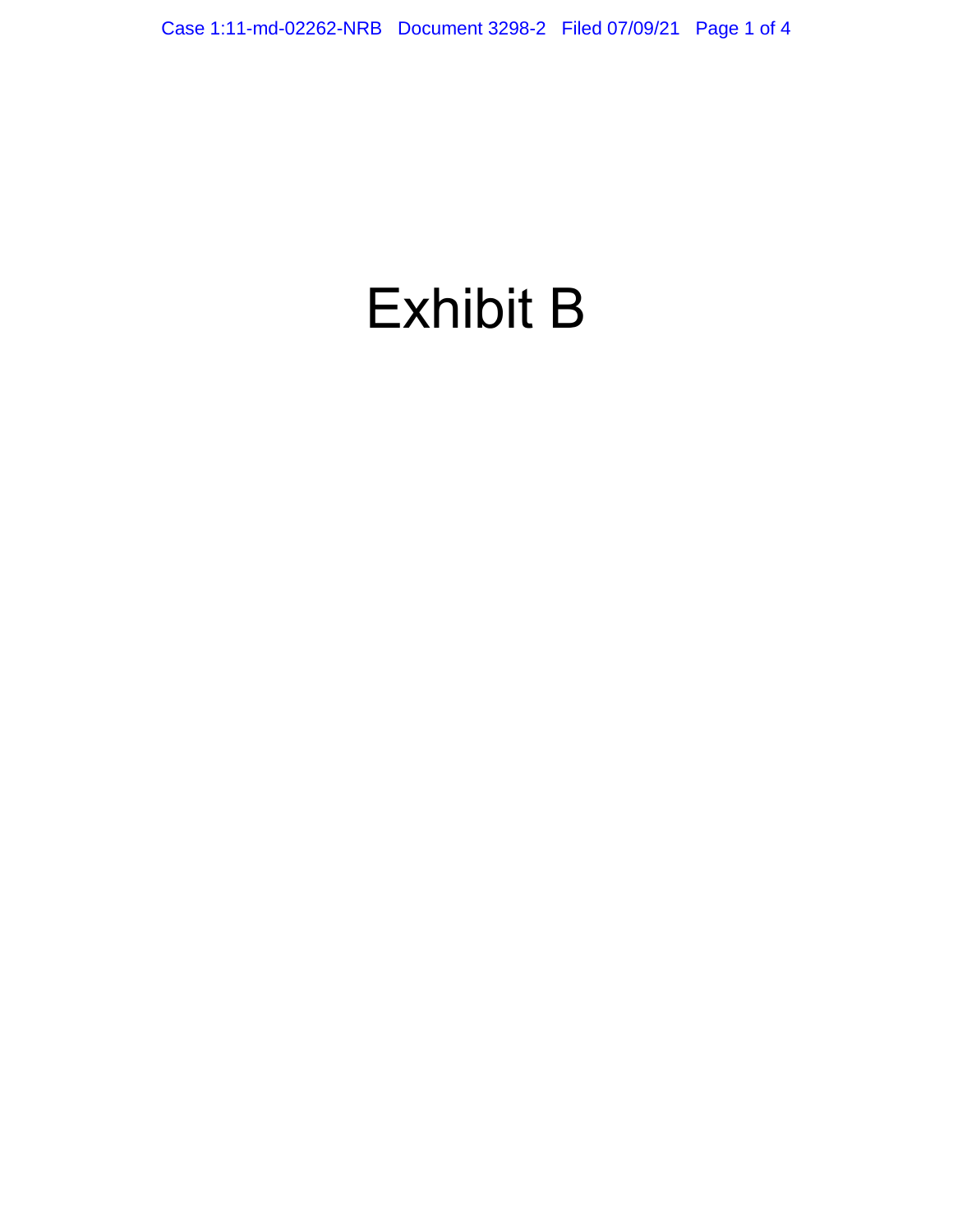## **U.S. Dollar Libor Settlement Message Code Legend**

### **Deficient Message Codes – Transactional Level**

These message flags are meant to identify individual transactions that are deficient. To cure the deficient condition(s), please provide information sufficient to specify the terms of each transaction and/or the information specifically requested for the transactions listed.

"U.S. Dollar LIBOR-Based Instrument," "Defendant," and other relevant terms are defined in the Settlement Agreements, which can be found at www.USDollarLiborSettlement.com.

| 100 | The instrument type is not specified or insufficiently specified. You must provide information confirming that this<br>transaction is a qualifying U.S. Dollar LIBOR-Based Instrument.                                                                                                                                                                         |
|-----|----------------------------------------------------------------------------------------------------------------------------------------------------------------------------------------------------------------------------------------------------------------------------------------------------------------------------------------------------------------|
| 101 | The instrument type appears to be a foreign exchange trade. You must provide information on the direction of<br>each currency traded, as well as the index and tenor of the trade.                                                                                                                                                                             |
| 102 | The instrument type appears to be a swaption. You must provide information on whether the swaption was<br>exercised, whether it was exercised in kind or in cash, the exercise date, the strike price/rate, the size of the cash<br>payment (if exercised in cash), and the terms of the swap (if exercised in kind).                                          |
| 103 | The counterparty is not specified. You must provide information confirming that your counterparty on this<br>transaction was a Defendant (or a Defendant's subsidiary or affiliate).                                                                                                                                                                           |
| 104 | Multiple counterparties are specified. You must specify one counterparty only.                                                                                                                                                                                                                                                                                 |
| 105 | The LIBOR currency is not specified or insufficiently specified. You must provide information confirming that the<br>interest rate on the transaction was U.S. Dollar LIBOR.                                                                                                                                                                                   |
| 106 | The LIBOR tenor is not specified or insufficiently specified. You must provide information on the tenor of U.S.<br>Dollar LIBOR associated with this transaction.                                                                                                                                                                                              |
| 107 | The interest rate index is not specified or insufficiently specified.                                                                                                                                                                                                                                                                                          |
| 108 | The transaction maturity date is not specified or insufficiently specified.                                                                                                                                                                                                                                                                                    |
| 109 | The transaction effective date is not specified or insufficiently specified.                                                                                                                                                                                                                                                                                   |
| 110 | The transaction maturity date and/or effective date appear to be incorrect (e.g., the specified maturity date<br>precedes the effective date).                                                                                                                                                                                                                 |
| 111 | The specified notional amount appears to be incorrect as you have specified a negative notional amount for a<br>swap transaction. You must provide information confirming the notional amount and instrument type.                                                                                                                                             |
| 112 | The specified notional amount appears to be incorrect as you have specified a notional amount of zero. You must<br>provide information confirming the notional amount.                                                                                                                                                                                         |
| 113 | The specified notional amount appears to be incorrect as you have specified a notional amount between -\$1,000<br>and zero for a transaction type that is either not specified or appears to be security. You must provide information<br>confirming the notional amount.                                                                                      |
| 114 | The specified notional amount appears to be incorrect as you have specified a notional amount less than \$1,000.<br>You must provide information confirming the notional amount.                                                                                                                                                                               |
| 115 | The transaction or transaction type appears to be amortizing but no amortization schedule has been provided.<br>You must provide the amortization schedule.                                                                                                                                                                                                    |
| 116 | The seller is not specified or insufficiently specified.                                                                                                                                                                                                                                                                                                       |
| 117 | The specified seller is not a Defendant or a Defendant's subsidiary or affiliate. For this transaction to be a<br>qualifying U.S. Dollar LIBOR-Based Instrument, you must confirm in writing that the specified seller acted as a<br>broker and that the prior beneficial owner of the instrument was a Defendant or a Defendant's subsidiary or<br>affiliate. |
| 118 | Your Claim contains multiple records which appear to be duplicative of each other. You must provide information<br>clarifying the number of transactions and, if applicable, consolidate the transactions in your Claim to avoid<br>duplication.                                                                                                               |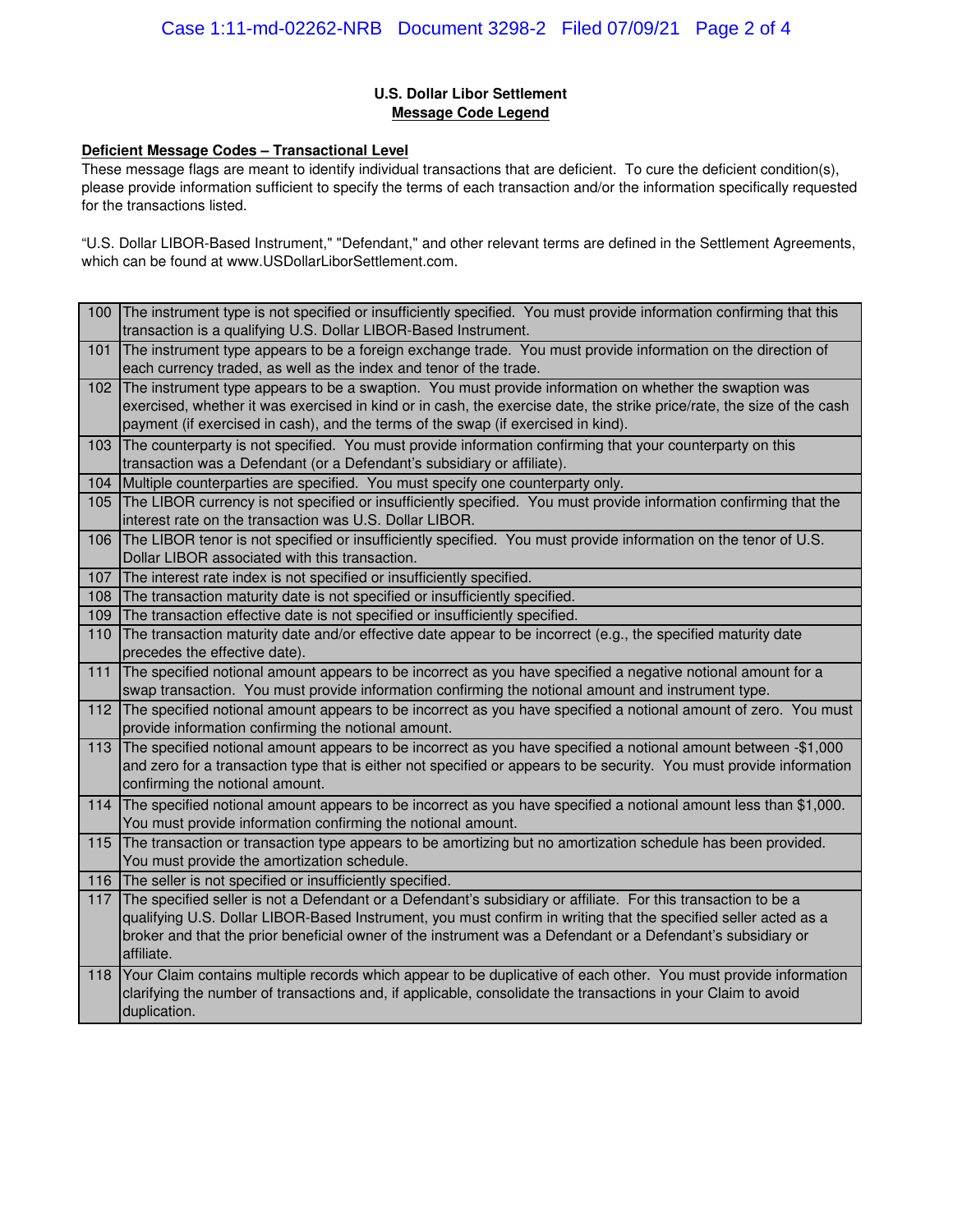| 119 | Your Claim contains multiple records which appear to be associated with the same security transaction. You must<br>provide a transaction ID that clearly identifies the records that are associated with each transaction. If the records<br>pertain to a security that was purchased and/or sold over the course of multiple transactions, you should provide a<br>separate transaction ID for each particular piece of the security you held, as well as information on the number of<br>transactions, transaction type, amount held, and the start and end dates of each particular holding. Absent special<br>circumstances requiring you to do so, you should not assign the same transaction ID to multiple records.                                                 |
|-----|----------------------------------------------------------------------------------------------------------------------------------------------------------------------------------------------------------------------------------------------------------------------------------------------------------------------------------------------------------------------------------------------------------------------------------------------------------------------------------------------------------------------------------------------------------------------------------------------------------------------------------------------------------------------------------------------------------------------------------------------------------------------------|
| 120 | Your Claim contains multiple records which appear to be associated with the same swap transaction. For each<br>swap transaction bearing this message code, you must provide a transaction ID that clearly identifies the leg on<br>which you received LIBOR-based payments (except in the case of basis swaps, for which you should identify both<br>legs).                                                                                                                                                                                                                                                                                                                                                                                                                |
| 121 | The instrument type appears to be a basis swap. You must provide the tenor, currency, and index for both legs of<br>the swap.                                                                                                                                                                                                                                                                                                                                                                                                                                                                                                                                                                                                                                              |
| 122 | The instrument type appears to be a basis swap. You must specify the direction of each leg of the swap (i.e.,<br>identify the leg received and leg paid).                                                                                                                                                                                                                                                                                                                                                                                                                                                                                                                                                                                                                  |
| 123 | There is insufficient information to determine if the transaction occurred in the United States. An instrument is<br>considered purchased in the United States if one or more of the following conditions is satisfied: (1) the claimant is<br>a U.S. resident or domiciliary; (2) the claimant entered into the transaction in the United States through one of its<br>U.S.-based trading desks or offices; or (3) the transaction was entered into with a U.S.-domiciled Defendant or a<br>U.S. desk, branch, subsidiary, or affiliate of a non-U.S. domiciled Defendant. Any written request for<br>reconsideration must include a signed declaration certifying that each of the instruments you wish to include in<br>your Claim were purchased in the United States. |
| 124 | The Claimant appears to be a Lehman Brothers or Smith Barney entity. Any written request for reconsideration<br>must include a signed declaration certifying that the Claimant was not affiliated with or owned by a Defendant (or a<br>Defendant's subsidiary or affiliate), directly or indirectly, at the time the Claimant received interest linked to U.S.<br>Dollar LIBOR during the settlement class period.                                                                                                                                                                                                                                                                                                                                                        |
| 125 | The notional amount is not specified or insufficiently specified.                                                                                                                                                                                                                                                                                                                                                                                                                                                                                                                                                                                                                                                                                                          |
| 126 | The instrument type appears to be a range accrual. You must specify the accrual range and terms of the interest<br>payment calculation.                                                                                                                                                                                                                                                                                                                                                                                                                                                                                                                                                                                                                                    |
| 127 | This instrument type appears to be a credit default swap (CDS). You must confirm that the CDS defaulted (such<br>that the CDS contract took effect) and that you received LIBOR-based payments pursuant to the contract. You<br>must also specify the terms of the LIBOR-based payments you received (e.g., LIBOR tenor, frequency of<br>payments) and the time periods over which you received them.                                                                                                                                                                                                                                                                                                                                                                      |
| 128 | This instrument type appears to be a contract for difference (CFD). You must specify the underlying asset, whether<br>you were long or short on the CFD, and the strike rate.                                                                                                                                                                                                                                                                                                                                                                                                                                                                                                                                                                                              |
| 129 | This instrument type appears to be an interest rate cap or floor. You must specify the strike rate of the cap (or<br>floor) and whether you bought or sold the interest rate cap (or floor).                                                                                                                                                                                                                                                                                                                                                                                                                                                                                                                                                                               |
| 130 | This instrument type appears to be an option. You must specify the type of option (e.g., FX, swaption, interest rate<br>cap or floor, etc.), the option strike rate, whether the option was exercised, and the effective and maturity dates of<br>the LIBOR-based payments.                                                                                                                                                                                                                                                                                                                                                                                                                                                                                                |

# **Ineligible Message Codes – Claim Level**

These message flags are meant to identify entire claims that are ineligible. If you agree with the determination of ineligibility, no further action is required.

"Excluded Party" and other relevant terms are defined in the Settlement Agreements, which can be found at www.USDollarLiborSettlement.com.

| 200 The Claim number listed above is considered duplicative of another filed Claim. The original Claim has been     |
|---------------------------------------------------------------------------------------------------------------------|
| processed in accordance with the terms and conditions of the Plan of Distribution.                                  |
| 201 We received a request to withdraw your Claim.                                                                   |
| 202 The Claim you submitted was filed on behalf of a person or entity that requested and was granted exclusion from |
| the relevant Settlement.                                                                                            |